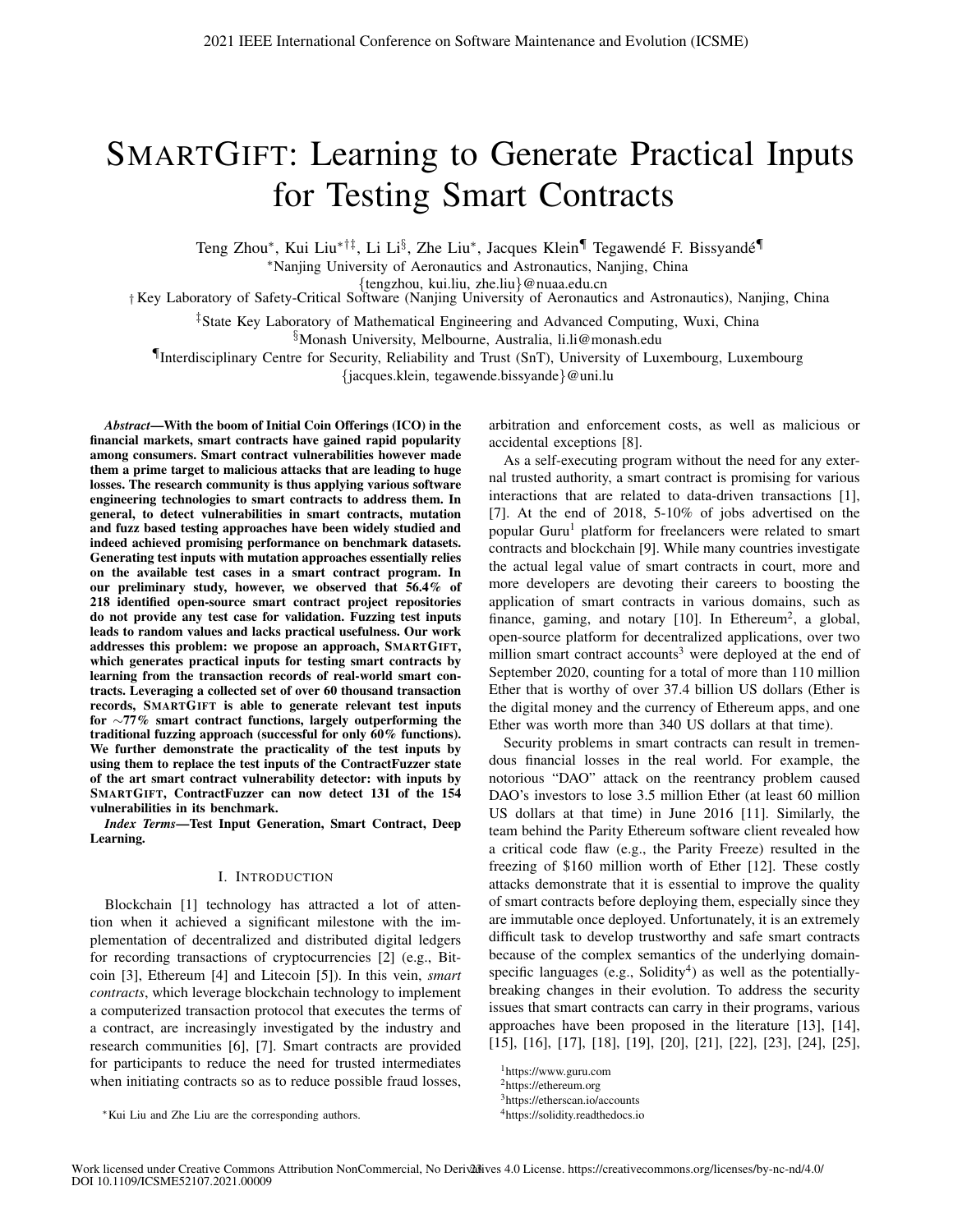[26]. A large number of these works build approaches that are about generating test inputs for further testing smart contracts, in order to identify potential vulnerabilities before deployment.

In the literature, the generation of test inputs for smart contracts mainly relies on fuzzing and mutation [27], [28], [25], [29], [30], [31], [32], [33]. For example, Jiang et al. [34] proposed to build seed inputs with the valid input domain and the inputs frequently used by some data types in smart contracts, to further fuzz inputs for testing ABI of smart contracts. To detect reentrancy vulnerabilities in smart contracts, ReGuard [35] performs fuzz testing for smart contracts by iteratively generating random but diverse transactions. More recently, Ma et al. [36] explored the feedback-directed mutation and the parameter types of smart contract functions to fuzz test inputs. By analyzing Solidity documents and issues about smart contracts listed in GitHub and Stack Exchange, Liu et al. [37] defined 15 mutation operators for test input generation. Andersta et al. [38] designed ten classes of mutation operators inspired by real faults in Solidity smart contracts to generate new test inputs.

The state-of-the-art test case (i.e., input) generation for smart contracts, however,  $\bullet$  is highly dependent on the quality of existing inputs, and ❷ involves a high level of randomness that could impact the effectiveness of generated test inputs. In addition, ❸ the test inputs provided in smart contract test suites are, most of the time, impractical since they are set with simple values or are randomly provided by developers. For example, Figure 1 shows an example of a test for a smart contract function excerpted from a Decentralized Application (DApp) named SmartContractSlackDapp<sup>5</sup> implementing a lottery via Slack. In this example, the function *placeBets()* is tested by checking whether the pot will be increased successfully after two players place a bet, where both bets are set with "minStake". The value of minStake in the test case is unfortunately rather unrealistic because of the arbitrary or random setting. Such a test case does not cover the smaller (and realistic) bet that would test the minimum limit or the maximum value that would cause an overflow exception. Finally,  $\Theta$  in our preliminary study, we find that the majority of smart contract open source projects do not include any test cases to bootstrap further input generation.

Overall, there is still room for improvement in the current testing practice of smart contracts. In particular, developers genuinely need practical inputs for testing their smart contracts. Our intuition is that we can learn from the real-world transactions that are made on deployed platforms to better tailor the input space for test case generation. Fortunately, numerous smart contracts have been deployed on the decentralized blockchain platforms (e.g., Ethereum), of which various actual transactions can provide abundant practical and actionable inputs for executing smart contracts. Recent work by Liu et al. [39] on identifying method naming bugs has shown that similar tasks are independently implemented and named similarly by different developers. Smart contract

```
// Function placeBets excerpted from SmartContractSlackDapp.
function placeBets() public payable sufficientFunds
    gameOngoing {
  pot += msg.value;
  participants.push(msg.sender);
 UserPutBets(msg.sender, pot);
}
// Testing code
var minStake = 1000000000000;
...
describe('placeBets', function() {
  it("should increase pot upon placing a bet", function() {
    return lot.placeBets({from:accounts[1], value: minStake
    }).then(function() {
      return lot.getPot.call();
    }).then(function(actual) {
      currPot += minStake;
      assert.equal(actual, currPot, "bet could not be placed
     correctly")});});
  it("should increase pot again upon placing another bet",
    function()return lot.placeBets({from:accounts[2], value: minStake
    }).then(function() {
     return lot.getPot.call();
    }).then(function(actual) {
      currPot += minStake;
      assert.equal(actual, currPot, "bet could not be placed
     correctly") }); }); });
```
Fig. 1. Example of a test case excerpted from a lottery DApp.

implementations should therefore share some similarities in functionalities. Therefore, we build on the hypothesis that the similar functions of smart contracts can be validated with similar inputs. In this paper, we propose generating practical test inputs for newly-written smart contracts by learning from the successfully-deployed and executed test cases of smart contracts in the real world. We define a practical input as a meaningful input for testing: it is a realistic one used by users in practice, and is likely to offer better coverage for discovering vulnerabilities.

Our work investigates the aforementioned hypothesis and builds a learning approach to improve smart contract testing with better inputs. To that end, we first build a dataset of smart contract functions with practical inputs by collecting the transaction records of smart contracts successfully deployed in the real world. Each function is processed to obtain its signature that is further used to yield an embedding (i.e., a numerical vector) with the BERT [40] deep representation learning technique. Given a new smart contract, all of its functions will be processed in the same way to extract their features, which will be used to match similar functions from the collected dataset. The practical inputs of the matched similar functions are considered to derive the test inputs for the functions of the smart contract under test. Finally, we implement a prototype tool named SMARTGIFT (Generating practical Inputs For Testing Smart contracts) to generate practical inputs for testing smart contracts. We also perform a detailed evaluation about the effectiveness of our approach. The experimental data is publicly available at: https://github. com/chaoweilanmaohahaha/SmartGift

#### This paper makes the following contributions:

1) We conduct an investigation on the availability of test cases in open-source smart contract projects. Our main

<sup>5</sup>https://github.com/senacor/SmartContractSlackDapp September, 2020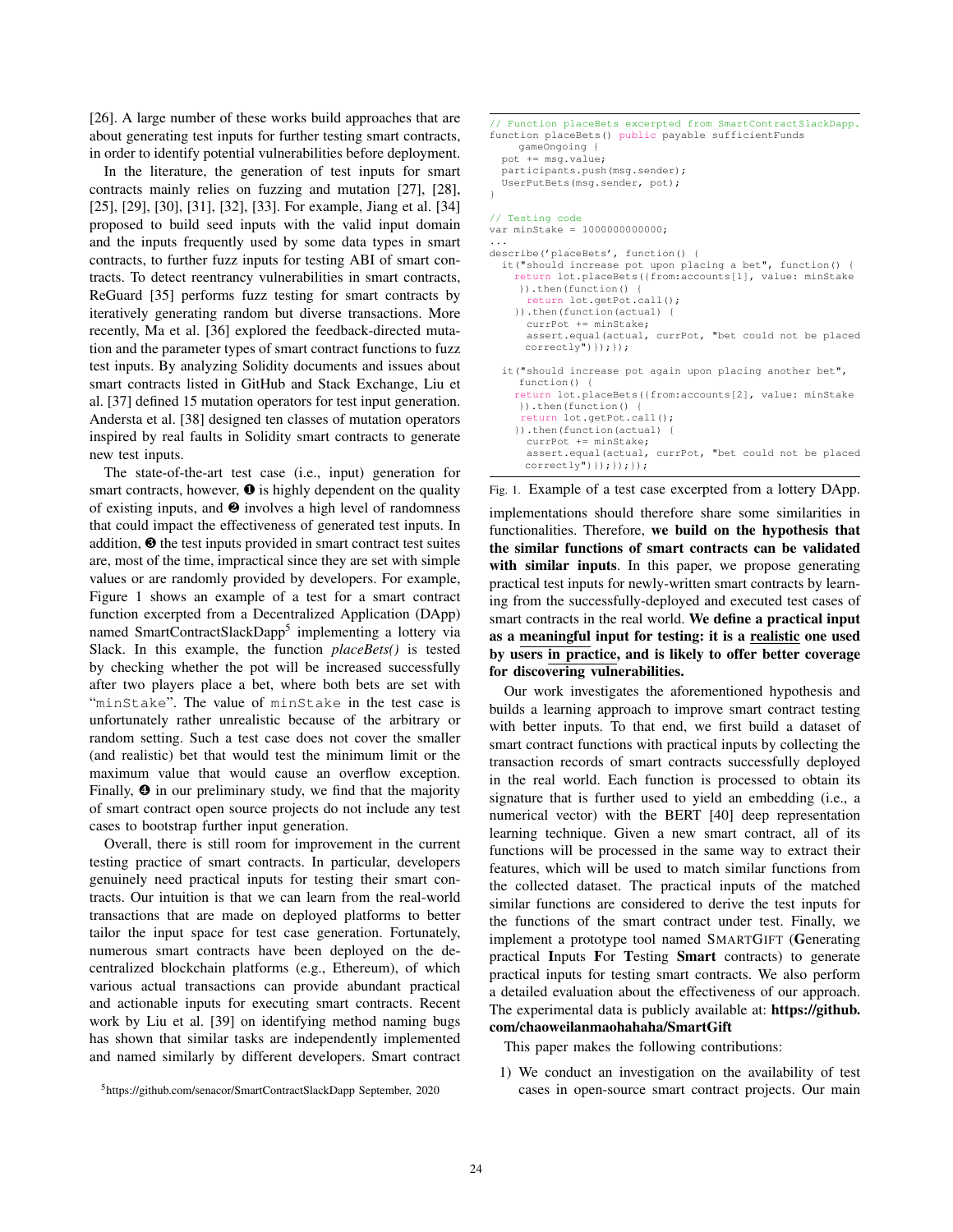finding is that test cases are rare, which is a concern about their validation before (immutable) deployment.

- 2) We present an approach to generate practical inputs for testing smart contracts by learning from concrete inputs of functions. These inputs are extracted from the transaction records of executed real-world smart contracts.
- 3) We implement a prototype tool, SMARTGIFT, which is evaluated through three experiments that build on 66,528 transaction records, 145 smart contract functions, and 154 vulnerable smart contracts. ❶ The experimental results show that the test inputs derived from other smart contracts by SMARTGIFT are realistic to test ∼77% functions in the smart contracts under test. ❷ Test inputs from SMARTGIFT are capable of uncovering issues in smart contracts by covering relevant corner cases in the programs. ❸ Finally, SMARTGIFT was able to generate inputs that led to the detection of 131 (out of 154) benchmark vulnerabilities with ContractFuzzer [34].

#### II. BACKGROUND AND MOTIVATION

Before introducing how to generate test inputs, this section presents some basic knowledge of smart contracts and a preliminary study that motivates this work.

#### *A. Smart Contract*

The "Smart Contract" concept was popularized by Nick Szabo [8]. In the industry, a smart contract is a self-executing contract with the terms of the agreement between customer and seller being directly written into pieces of code, without the need for a central authority, legal system, or external enforcement mechanism. The code and the agreements contained therein exist across a distributed, decentralized blockchain network. The code controls the execution, and transactions are trackable. Different from the scripts used in Bitcoin, the programming language of smart contracts is Turing-completed, which means users can achieve more complex goals and logics such as crowdfunding, gaming, etc.

The procedure of developing smart contracts is different from the development of programs with commonly used programming languages (e.g., C, C++, Java, Python). After writing and compiling a smart contract to the bytecode, it will be deployed to the distributed, decentralized blockchain network. Once a smart contract is deployed on the blockchain, it cannot be modified anymore even though it has a fatal vulnerability that could be exploited by attacking incidents until the contract is destructed. The interaction between smart contracts is proceeded with their transactions that carry the function name and parameters in its data area. Solidity is the most popular programming language for developing smart contracts, its grammar is similar to Javascript.

Solidity was firstly proposed in 2014, and was developed by the Ethereum project's Solidity team for developing smart contracts. As a new proposed programming language, Solidity has been evolving with 78 versions from v0.1.2 to v0.7.3 in recent 5 years. The fast update rate of Solidity could be one of the reasons that its smart contracts could be unreliable. It

TABLE I SMART CONTRACT REPOSITORIES W/O TEST CASE.

| # Repositories<br>218                            | # Repositories without Test Case<br>123 |                  |  |  |
|--------------------------------------------------|-----------------------------------------|------------------|--|--|
| TABLE II<br>A SURVEY ABOUT 11 CONTRACT PROJECTS. |                                         |                  |  |  |
| <b>Contract Name</b>                             | # Test Files                            | LoC of Test Code |  |  |
| <b>FBT</b>                                       |                                         | 377              |  |  |
| CТ                                               | 3                                       | 233              |  |  |
| MT                                               | 5                                       | 758              |  |  |
| <b>ENS</b>                                       | 6                                       | 318              |  |  |
| GMSW                                             | 6                                       | 597              |  |  |
| ERCF                                             | 6                                       | 1,792            |  |  |
| <b>RNTS</b>                                      | 6                                       | 1,079            |  |  |
| VT                                               | 7                                       | 939              |  |  |
| <b>BNK</b>                                       | 13                                      | 7,405            |  |  |
| <b>MR</b>                                        | 15                                      | 3,190            |  |  |
| HPN                                              | 53                                      | 32,819           |  |  |

thus needs to test smart contracts with effective and practical test inputs to detect the potential defects before deploying.

#### *B. Preliminary Study*

As a preliminary study on investigating to what extent the test cases are prevalent in smart contracts, we resort to the open-source smart contract projects hosted on GitHub.

*1) Test Cases in Real-World Smart Contracts:* We first assess how many real-world smart contracts are provided with/without test suites for their validation. We collect smart contracts from GitHub by searching with the keyword "*smart contract*"6. We first select the top-500 *Best Match* repositories. After checking these repositories manually, 218 repositories are indeed related to smart contracts written with Solidity<sup>7</sup>. Overall, as presented in Table I, we observe that ∼56.4% (=123/218) smart contracts are not attached to any test case. It indicates that, on the one hand, smart contracts should be tested for their robustness. It is in line with the traditional normal programs (e.g., C or Java programs), although they are the new-emerged decentralized applications. On the other hand, a lot of smart contract projects are not validated with any test suite, which means they cannot find the potential vulnerable issues that could make smart contracts unreliable.

We further closely look at the test cases provided in smart contract projects. We select a benchmark dataset, built by Wustholz et al. [27] for testing smart contracts, which includes 17 projects that are popular projects carefully picked from the Ethereum community and Github. Six of them do not contain any test cases, the remaining 11 projects shown in Table II are considered in this investigation. The data presented in Table II, and in particular the relatively high number of lines of code to write tests, suggest that the testing of smart contracts is indeed a non-trivial activity that requires developer manpower. After checking the code of all the test cases in the 11 projects manually, we conclude several observations presented below:

<sup>&</sup>lt;sup>6</sup>The searching was conducted on November 30, 2020.

<sup>&</sup>lt;sup>7</sup>Solidity is the most used language to specify smart contracts. We thus restrict our search to Solidity.

<sup>8</sup>https://github.com/ConsenSys/Tokens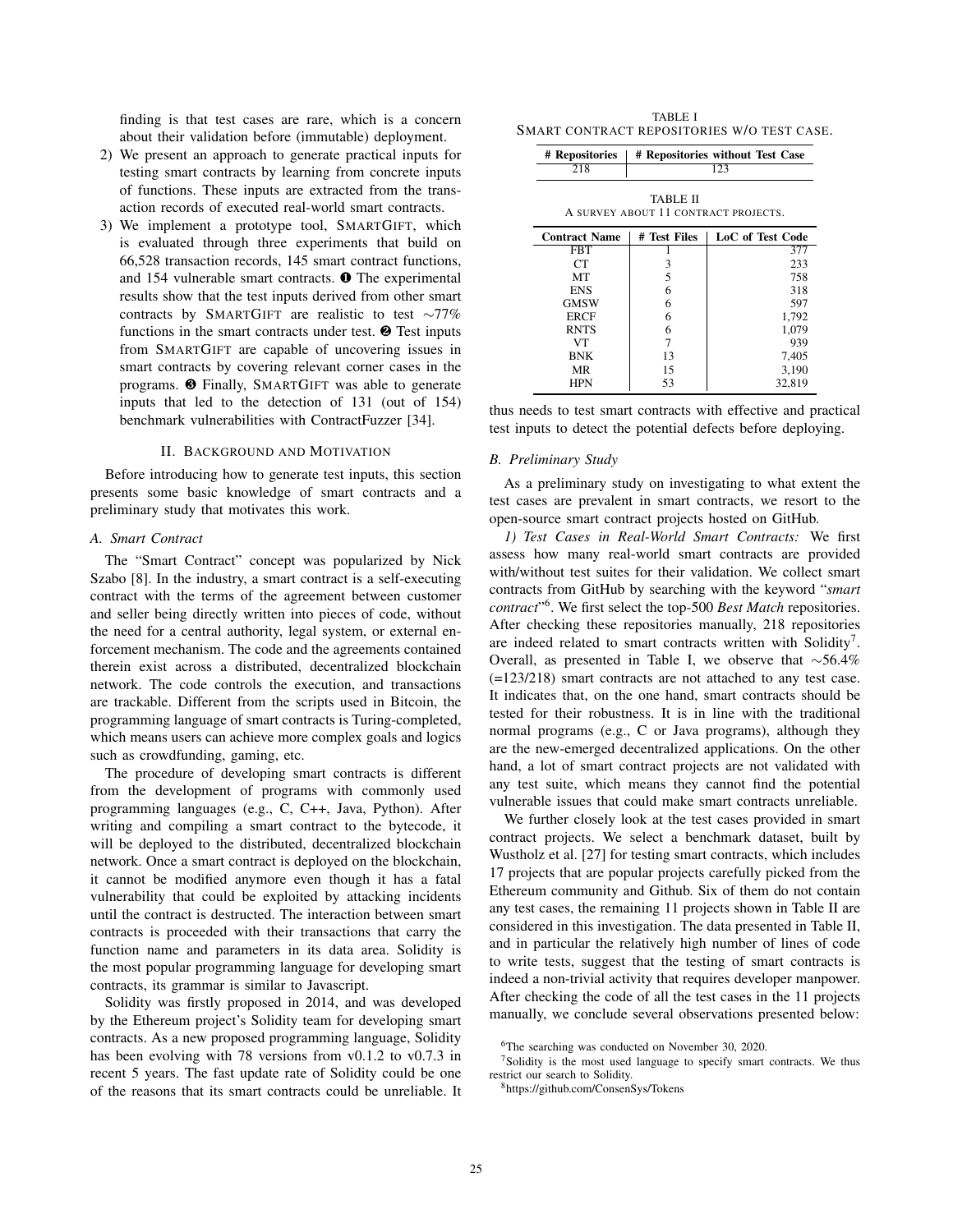```
it (''milestones tests'', function (){
   return ModumToken.deployed().then(function (instance) {
   }).then(function (retVal) {
      return utils.testMint(contract, accounts, 0, 1001,
        1000)
   }).then(function (retVal) {
      return utils.testVote(contract, accounts, 900000,
         1001, 1000, 0, true, false, 900000);
   }).then(function (retVal) {
      return utils.testVote(contract, accounts, 3000000,
         1001, 1000, 0, true, false, 3900000);
   }).then(function (retVal) {
      return utils.testVote(contract, accounts, 3000000,
        1001, 1000, 0, true, false, 6900000);
   }).then(function (retVal) {
      return utils.testVote(contract, accounts, 3000000,
         1001, 1000, 0, true, false, 9900000);
   }).then(function (retVal) {
      return utils.testTokens(contract, accounts, 0, 9900000
         + 2001, 9900000, 1001);
   }).catch((err) => {throw new Error(err) });
});
```
#### Fig. 2. Manually Specified Seeds in the Smart Contract<sup>8</sup>.

```
it('creation: should succeed in creating over 2ˆ256 - 1 (max
     ) tokens', async () => {
   1/2<sup>2</sup>256 - 1
   const HST2 = await EIP20Abstraction.new(
      '11579208923731619542357098500868790785326998466564056
       40564039457584007913129639935',
      'Simon Bucks', 1, 'SBX', { from: accounts[0] });
   const totalSupply = await HST2.totalSupply();
   const match = totalSupply.equals(
       '1.157920893731619542357098500868790785326998466564056
       40564039457584007913129639935e+77');
   assert(match, 'result is not correct');
});
```
Fig. 3. Boundary Case Checked in the Smart Contract<sup>9</sup>.

- (1) All of these 11 projects have tests with manually-specified inputs. Manual specification (exemplified in Figure 2) requires that developers have a comprehensive understanding and consideration for all potential cases, which will spend high costs. The specification could be insufficient (e.g., some practical cases are not considered) that would limit the scale of testing and increase the testing costs.
- (2) Checking the boundary conditions of the code logic is considered by most smart contract developers. For example, some test cases are designed to detect the numerical overflow (shown in Figure 3). However, some developers failed to consider such validation for their contracts.
- (3) Developers prefer to test "normal" scenarios with various test cases. Only few developers consider corner cases.

*2) Similarity of Real-World Execution Inputs:* Execution inputs represent the parameter values of Smart contract transactions executed in real-world use case scenarios. Since our hypothesis is that we can leverage inputs from one smart contract to drive the generation of inputs of others (which have fewer test cases), we propose to investigate the actual similarity of execution inputs of smart contracts in the wild. To that end, we consider the transaction records from Etherscan<sup>10</sup>, the Ethereum Blockchain Explorer. Collection details are provided in Section IV-B. We are indeed able to confirm that a large proportion (∼60% cases, cf. Section V-A) of inputs (excluding addresses) are the same across smart contracts.

*To sum up, while test cases for validating smart contracts are important in development, many development teams fail to ensure test suites are available for their smart contract programs. Additionally, the manual efforts for test specifications generally yield inputs with limited potential to inefficiently and ineffectively uncover potential issues in smart contracts. We hypothesize that the generation of test inputs for new-developed smart contracts could be benefitted from past transactions in the real world. To mitigate the challenge in building test suites for smart contracts, we propose to automatically generate practical (i.e., meaningful) test inputs for smart contracts by learning from real-world cases.*

### III. SMARTGIFT - GENERATING INPUTS FOR TESTING SMART CONTRACTS

In this paper, we propose an approach to automatically generating practical test inputs for smart contracts by leveraging a deep representation learning technique to learn the inputs of similar executing functions from the transaction records of real-world smart contracts.

SMARTGIFT consists of three basic steps: data preprocessing, representation embedding, and test input generation, as presented in Figure 4. The functions in smart contracts are processed by extracting their signatures that are further tokenized to feed a representation embedding model (i.e., in this case BERT [40]). With the embedded representation, SMARTGIFT is capable of selecting the similar functions by calculating the similarities between the embedded signatures, that will finally be used to generate the test inputs for the functions of given smart contracts.

#### *A. Data Pre-processing*

This phase aims at preparing the raw data of the given functions in smart contracts to be fed into the workflow of SMARTGIFT. A function in a smart contract is represented with a function name, parameter declaration(s) and executable body code. Previous works (e.g., [39]) have shown that the combination of the function name and the parameters can be a good approximation of the summarized semantic description of each function. In this paper, we consider the combination of the function name and the parameter types as the signature of each function. For example, the function shown in Figure 5 could be represented with a function signature "updateTokenPrice, uint", where the function name is "updateTokenPrice" and the parameter type is "uint".

Developers have different habits on the naming convention of functions, which could impact the representation learning of function signatures. To resolve this problem, we tokenize the function signature with the camel case and underscore naming conventions, that are widely used to split code identifiers in the literature. Additionally, all tokens of signatures are converted into lowercase letters. Concretely, when we meet the camel-case like "updateTokenPrice" shown in Figure 5, we split it into a token sequence: [update, token, price]. Finally, a function signature is thus represented as

<sup>&</sup>lt;sup>9</sup>https://github.com/ScJa/ercfund

<sup>10</sup>https://etherscan.io/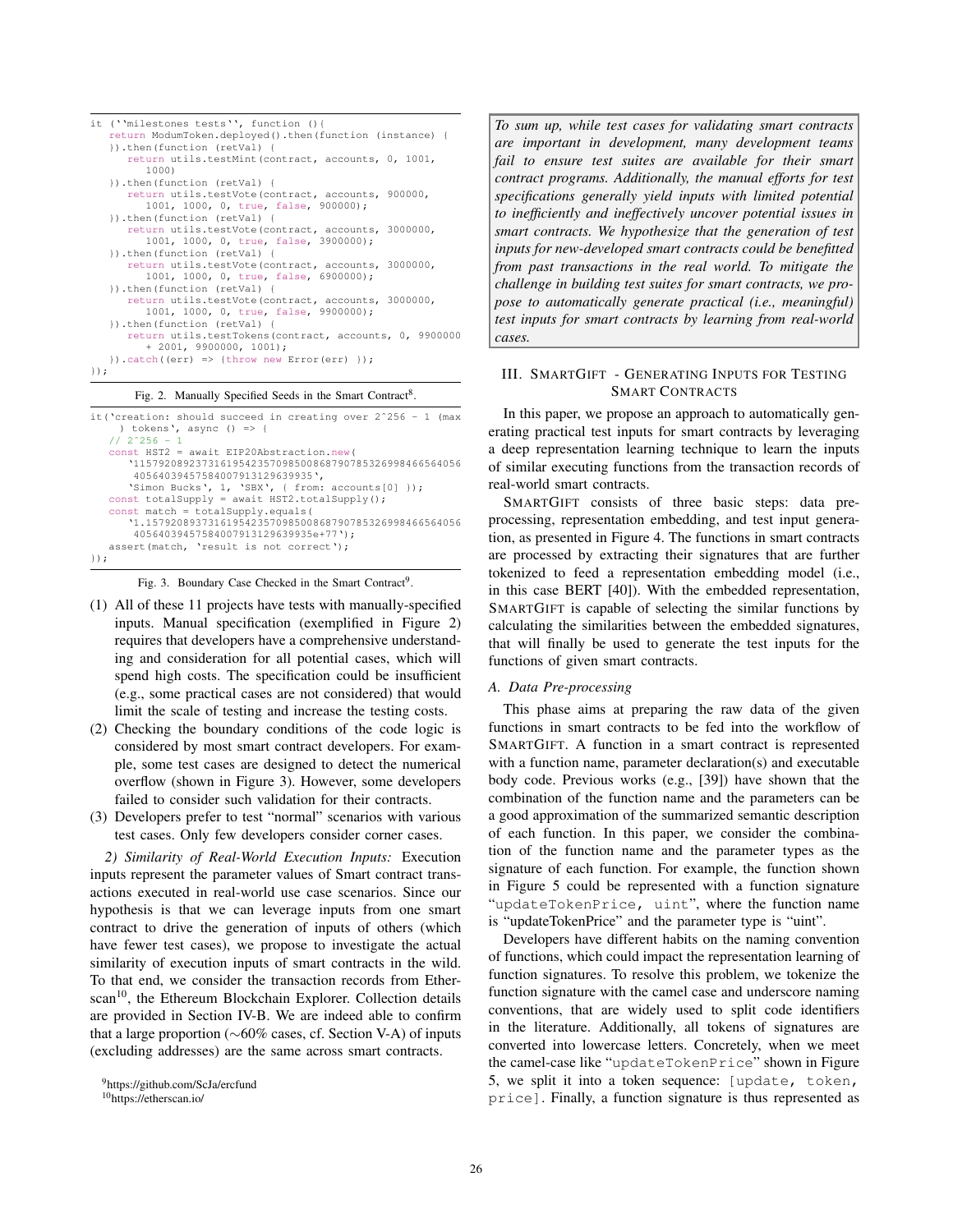

| function updateTokenPrice(uint newTokenPrice) public |  |
|------------------------------------------------------|--|
| onlyOwner {                                          |  |
| $tokenPrice = newTokenPrice;$                        |  |
| return;                                              |  |
|                                                      |  |

Fig. 5. An Example Function Description in Smart Contract.

a sequence of signature tokens which are suitable for the deep representation learning described in Section III-B. For example, we process the function signature in Figure 5 to be [update, token, price, uint].

#### *B. Representation Embedding*

This step aims at producing a numerical representation of a function signature. This numerical representation is further leveraged to compute similarities between functions. We remind that to yield practical inputs for a given function of a smart contract, the overall idea is to "copy" the inputs of realworld similar functions. When the deep representation learning is applied to the training data, it produces embedding models that have learned to embed all tokens of the training data into numerical representation vectors. These vectors are also referred to as embeddings [41].

In the scenario of this paper, we consider an embedding model, BERT [40], that initially targets natural language data in terms of the learning algorithm and training data. BERT requires large datasets for training the embedding model. As it is now custom in the literature, we instead leverage a pre-trained 24-layer BERT model, which was trained on a Wikipedia corpus, to embed the tokenized function signatures. Token sequences of function signatures are embedded into vectors with BERT since token sequences of function signatures resemble descriptive sentences.

#### *C. Test Input Generation*

With the embedded representations of function signatures, SMARTGIFT can match the similar functions for the given smart contract by calculating the cosine similarities of their numeric vectors. The practical inputs of the similar functions will be considered as the test inputs for the function of the smart contract under test.

In the preliminary study, we observe that some functions can have similar identifiers (i.e., same function name), but different parameter data type names for the same concept. This inconsistency could impact the effectiveness of matching adequate inputs for a contract under test. To resolve such a problem, we propose to classify the results sorted by similarity

## Algorithm 1: Classifying the sorted functions into three categories.



into three categories according to the data types of parameters, which is detailed in Algorithm 1:

• C1: The first category strictly constrains that both the parameters of the given function and the parameters of its similar functions must have the same data types. As presented lines 9-15 in Algorithm 1, when the data types of all parameters for the given function are contained in the data types of parameters of the similar function, such a similar function will be classified into this category. Function name and parameter data types in the function signatures are named by developers based on their coding style, knowledge and understanding [39]. It is inevitable for developers to use different data type names for the same concept, which could noise the representation learn-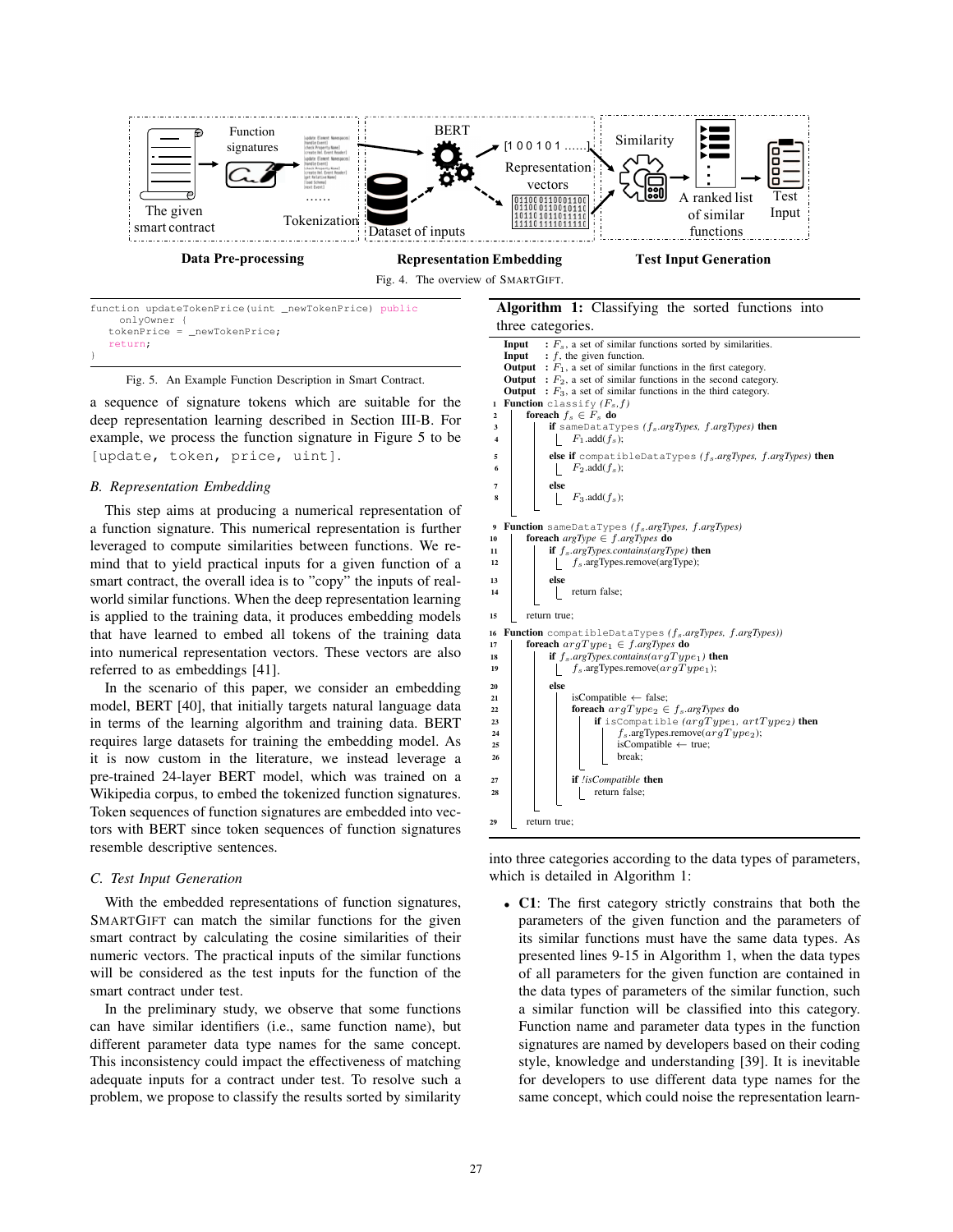```
[
 {
  func: {
  function_name: transfer,
  parameters: [{name: to, type: address},{name: value, type
    : uint256}]
  }
C1-func_inputs:[{
  similar func: {
    function name: transferTo,
    parameters: [{name: to, type: address}, {name: value,
    type: uint256}]
   },
  inputs:[{0x3d57f6f449a35ae49ad11cc2643a047b73a548b4,
    3244999999999999737856, ...]
 }]
 }
]
```

```
Fig. 6. Example of generated C1 inputs for testing a function.
```

```
\sqrt{ }{
  func: {
   function_name: setExchangePrice,
   parameters: [{name: price, type: int256}]
  }
C1-func_inputs:[],
  C2-func_inputs:[{
   similar func: {
    function_name: setTokenPrice,
    parameters: [{name: _tokenPrice, type: uint256}]
   },
   inputs:[{3233454417711841}, ...]
  }]
 }
]
```
Fig. 7. Example of generated C2 inputs for testing a function.

ing and similarity calculation. Therefore, this category aims at purifying the similar functions suggested by similarities. Figure 6 presents an example of generated inputs in C1 category for testing the function transfer.

- C2: This category relaxes restrictions of parameter data types. In our preliminary study, we observe that there are upward-compatible data types in Solidity smart contracts, such as from uint128 to uint256. In some cases, the values for uint256-type parameters can be downwardcompatible to the uint128-type parameters when the values do not overflow the uint128. And in other cases data can be used between uint and int at the same time. However, the first category cannot cover such specific situations. To resolve this limitation, we propose this category with relaxed restrictions on data types. Figure 7 shows an example of generating C2 test inputs.
- C3: The third category considers the remaining similar functions that have not been classified in C1 or C2. For some specific functions, the previous two categories (i.e., C1 and C2) cannot seek out any similar functions for them. Thus, SMARTGIFT relies on the similarities to recommend functions for them. Figure 8 presents an example of generated inputs in C3 category for testing the function move.

In practice, to generate the test inputs of a given smart contract under test, we consider the practical inputs (i.e., execution inputs) of the functions present in Category C1. If the number of inputs generated from functions in C1 is not sufficient, we consider C2 and finally C3. In this study, we

```
[
 {
  func: {
   function_name: move,
   inputs: [{name: signer, type: address}, {name: amount,
    type: uint128}]
  }
C1-function_inputs: []
 C2-function_inputs: []
  C3-function_inputs: [
   similar_func: {
      function_name: transfer,
      parameters: [{name: to, type: address}, {name: value,
     type: uint256}]
    },
    inputs:[{0x4f1b06b5f0bddce0d5556dcd8-16b747a6a7de28,
    3000000000000000000}, ...]
    }]
  ]
}
]
```


consider the practical inputs of the top-k most similar functions as the recommended test inputs for a given function of a smart contract.

#### IV. EXPERIMENTAL SETTING

Empirical evaluation of SMARTGIFT is performed through several experiments. Before describing the experimental results, we present the research questions, the data collection, and the overall experimental setup.

#### *A. Research Questions*

Our investigation into the performance of generating testing inputs for smart contract functions with SMARTGIFT seeks to answer the following research questions (RQs):

- RQ1. *Can* SMARTGIFT *effectively generate practical inputs for executing new smart contracts by learning from the transaction records of smart contracts deployed on Ethereum?* We mainly aim to assess to what extent the hypothesis that relevant inputs for the execution of smart contract functions can be found from their similar counterparts is valid. This RQ allows implicitly to assess the relevance of the proposed embedded function signatures.
- RQ2. *To what extent inputs generated by* SMARTGIFT *can be executed successfully?* With this RQ we specifically assess the relevance of executing the target smart contracts with the generated inputs.
- RQ3. *Can the inputs generated by* SMARTGIFT *help effectively discover vulnerabilities in smart contracts?* Testing is a widely adopted means to discover vulnerabilities, and various approaches have been proposed in the literature to generate test inputs (e.g., fuzzing and mutation). Therefore, we investigate whether the state of the art in vulnerability detection is improved when leveraging the inputs generated by SMARTGIFT.

#### *B. Data Collection*

To answer the aforementioned research questions, we consider inputs for executing smart contracts from the transaction records of smart contracts deployed on Ethereum, a global, open-source platform for decentralized applications.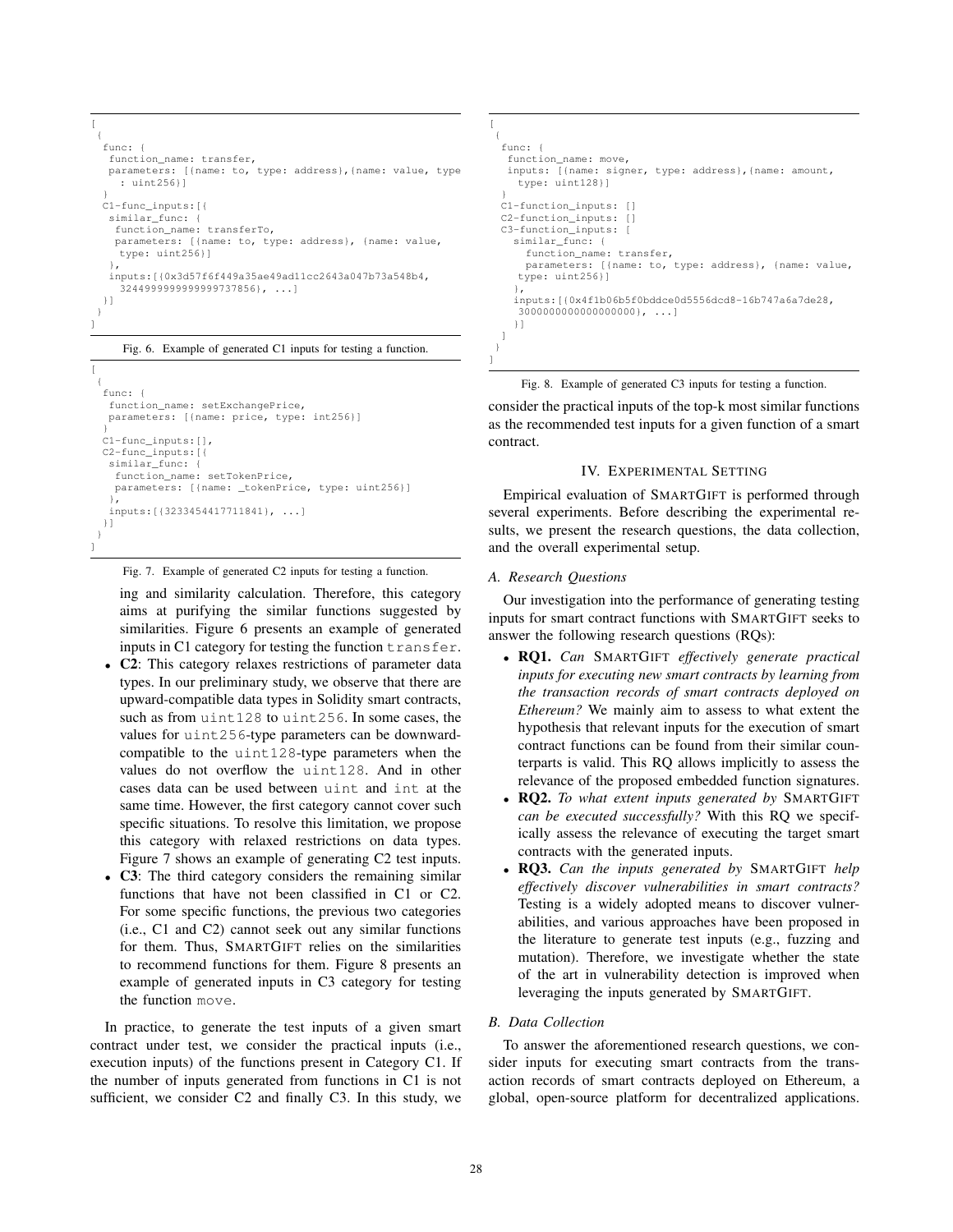Etherscan allows to explore and search the smart contracts transactions, addresses, tokens, prices and other activities taking place on Ethereum. With the support of its open API (i.e., eth\_getBlockByNumber), we can collect the block information from Block #10132253 and a total of 5,000 blocks are collected. We then randomly select 1,000 blocks to extract the related transaction records. Finally, 89,612 transaction records are collected. Such transaction records are presented as binary input data. To identify the function information (i.e., function signature) and the input data for testing at the source code level for each transaction, we leverage the ethereum input data decoder<sup>11</sup> to decode each transaction record. Eventually, 66,528 transactions are successfully resolved with their function signatures and practical inputs.

#### *C. Experimental Setup*

To evaluate the performance of our approach, we implement a learning pipeline into a prototype tool also named SMART-GIFT as the approach. In the phase of representation embedding, we use BERT [40] as the deep representation learning model to embed function signatures and generate the related representation numeric vectors. BERT is a deep representation learning model for languages and has been widely used in the domain of software engineering. For example, Zhou et al. [42] applied the BERT model to extract semantic features from code identifiers of programs to perform code recommendation. Yu et al. [43] leveraged BERT on binary code to identify similar binaries. Tian et al. [41] used the BERT model to the semantic similarity between the buggy code and fixed code to identify the correctness of patches generated program repair tools. In the experimental scenario of SMARTGIFT, the *bert multi cased L-12 H-768 A-12*<sup>12</sup> version of BERT is used to embed functions signatures for smart contracts. All our experiments are carried out on a server machine of Ubuntu 18.04 operating system with 32GB memory and 4 cores(Intel i5-9400 CPU, 2.90 GHz).

#### V. EXPERIMENTAL RESULTS

We now present the experiments that we designed to answer each research question in this study.

#### *A. RQ1: Generation of Practical Inputs with* SMARTGIFT

We investigate to what extent practical inputs can be generated for smart contracts by exploring similar functions with SMARTGIFT. To this end, the collected 66,528 transaction records are randomly divided into two groups: a learning dataset (90%, 59 876 cases) of SMARTGIFT and a test dataset (10%, 6652 cases). For each smart contract  $sc$  in the test set, an input  $input_r$  generated by SMARTGIFT is considered to be a correct input when it is identical to the original input of sc (excluding its address type). The address is the transaction object of the current smart contract, which can be an account or another smart contract. When testing a smart contract before it is put in production, the address can be a random value

TABLE III STATISTICAL RESULTS OF GENERATING PRACTICAL INPUTS.

| Category       | $Top-1$ |         | Top-5   |       | $Top-10$ |       |
|----------------|---------|---------|---------|-------|----------|-------|
|                | # cases | Ratio   | # cases | Ratio | # cases  | Ratio |
| C1             | 3.828   | 57.5%   | 3.837   | 57.7% | 3.848    | 57.8% |
| C2             | 69      | $1.0\%$ | 90      | 1.4%  | 92       | 1.4%  |
| C <sub>3</sub> |         |         | 39      | 0.6%  | 39       | 0.6%  |

since it is not an important parameter for analyzing the actual behaviour of the smart contract.

Table III presents the statistical results of our experiments. Overall, the inputs of most smart contract functions (∼57.5%) can be successfully generated by SMARTGIFT when restricting the search space on the first category with the top-1 most similar function. When increasing the search space to top-5 and top-10 most similar functions, only a few more inputs can be successfully recommended (very low increasing margin points, i.e, around 0.1%). If the first category does not contain enough inputs (i.e., 10 inputs in this work) for the smart contracts in the test set, the second and third categories can help generate inputs for some cases. However, once again enlarging the search space to top-5 and top-10 only improves marginally the performance of generating practical inputs. Note that, our search for inputs prioritizes the C1-similar functions over C2/C3-similar ones. If a function can be matched with C1 similar functions, C2/C3-similar functions will be discarded. Therefore, our evaluation does not always assess the inputs of C2/C3-similar functions.

[RQ1]: SMARTGIFT *can effectively generate practical inputs for real-world smart contracts functions by learning from the transaction records of real-world smart contracts with strict constraints on parameter data types of functions. However, enlarging the search space with similarities (with Top-5 & Top-10) does not substantially improve the performance of generating practical inputs. Interestingly, relaxing the constraints on parameter data types (with C2 & C3) has the potential to complement the input generation with the first category.*

#### *B. RQ2: Test Relevance of* SMARTGIFT*-generated Inputs*

Automatically generating test inputs aims at boosting the validation of the program by reducing human intervention. In this section, we further assess to what extent inputs generated by SMARTGIFT are indeed relevant to enable the successful execution of the target smart contracts. To this end, we leverage *ExecuWatch* [44], an open-source tool that records the execution details (including the unsuccessfully executed results) of smart contracts by executing test cases.

*ExecuWatch* provides a default test input generation with fuzzing, which allows to compare the relevance (for successful execution of test cases) of the test inputs generated by SMART-GIFT vs the test inputs generated by the fuzzing method. In this experimental scenario, all of the collected 66,528 realworld smart contract transactions are used as the training data for input generation with SMARTGIFT. As the test set, we use the smart contracts proposed in the *ExecuWatch* paper

<sup>11</sup>https://github.com/miguelmota/ethereum-input-data-decoder

<sup>12</sup>https://tfhub.dev/google/bert multi cased L-12 H-768 A-12/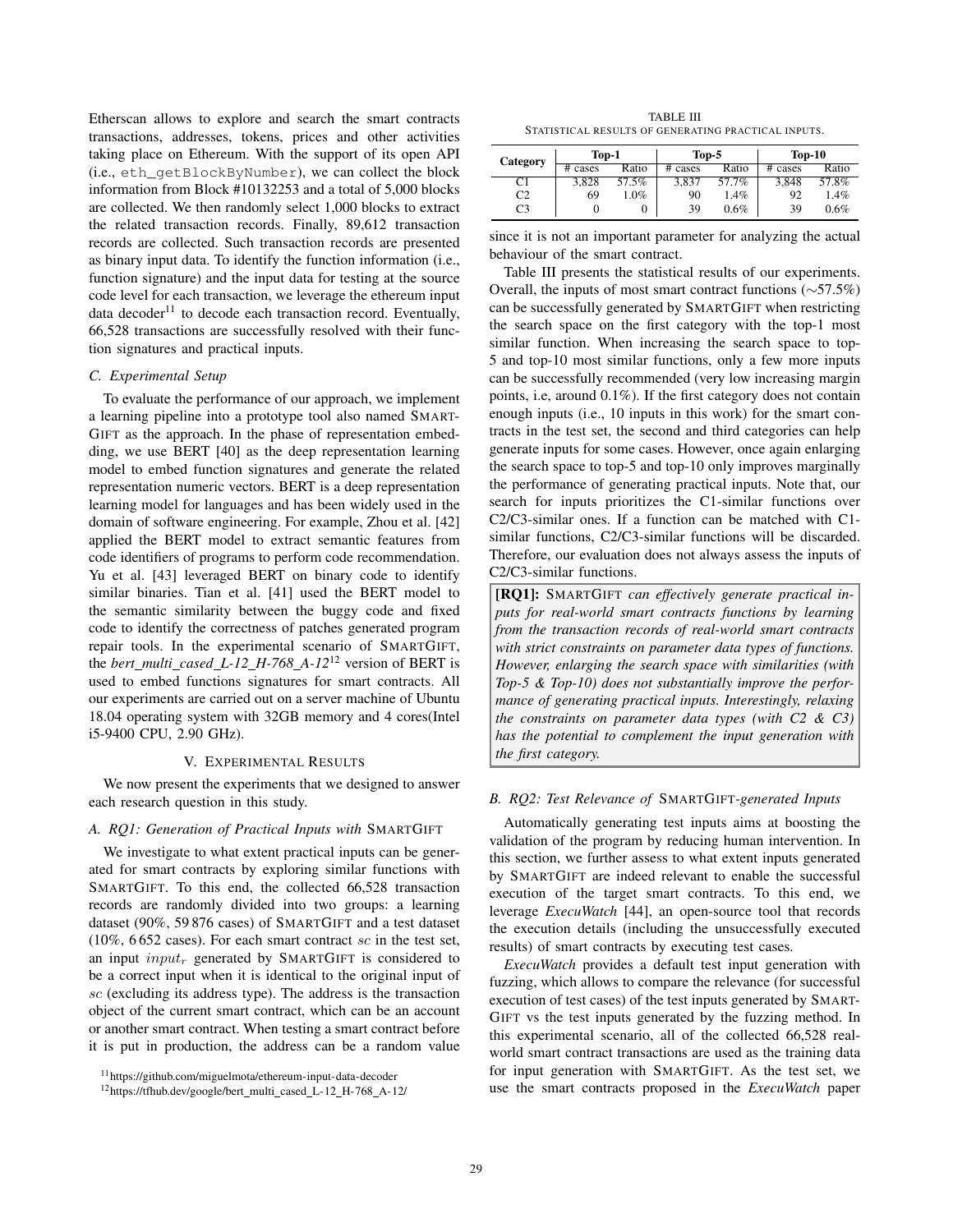

Fig. 9. Comparison on the successfully executed functions, where "SG" stands for SMARTGIFT (the same as Figure 11).

(i.e., 100 smart contracts collected from real world) to avoid potential bias from the inconsistent test dataset. Note that, for assessing the test inputs generated by SMARTGIFT, the original fuzzing process in *ExecuWatch* will be disabled. At the beginning of this experiment, we note that *ExecuWatch* can successfully test 60 smart contracts accounting for 188 functions. Moreover, 43 functions do not have any input parameters. Eventually, 145 (=188-43) functions are selected as the subjects of this experiment. In this experiment, each of the 145 functions is tested 10 times (i.e., 10 groups of testing inputs).

As presented before, SMARTGIFT generates test inputs by considering the similarities between functions. In this scenario, like in RQ1, we also consider the top-1, top-5 and top-10 most similar functions to generate test inputs, respectively. For each of the top-1, top-5 and top-10 cases, ten test inputs are randomly selected to be fed to *ExecuWatch*. Note that, we prioritize the similar functions in the first category (i.e., C1) over the other two categories. If the test inputs in the first category are less than 10, SMARTGIFT will generate the test inputs from the second and third categories.

Figure 9 illustrates the statistical results about the functions that are successfully tested with the inputs generated by SMARTGIFT and fuzzing approach, respectively. Overall, the test inputs generated by SMARTGIFT can be used to successfully test 77.2% (=112/145), 77.9% (=113/145) and 77.2%  $(=112/145)$  functions in the top-1, top-5 and top-10 cases, respectively, which achieves a higher successful ratio with ∼17 percentage points than the fuzzing approach. Note that, we aim to assess whether the test inputs generated by SMARTGIFT are the expected inputs for the test set or not. Thus, we only consider the successfully executed test inputs as the "relevant" test inputs to assess the relevance of SMARTGIFT-generated inputs.

We further investigate the complementary situation of functions that are successfully tested by SMARTGIFT and the fuzzing approach, of which results are presented in Figure 10. The three cases (i.e., top-1, top-5 and top-10) of SMARTGIFT have  $110$  (=36 + 74) identical functions. Only one or two functions are complementary to each other. Comparing against the fuzzing approach, 10 functions can be tested with fuzzed test inputs but cannot be tested with SMARTGIFT's results. On the other hand, over  $37 (= 36 + 1)$  functions cannot be tested with fuzzed test inputs but can be tested with SMARTGIFT's results. SMARTGIFT can successfully complement fuzz testing (and vice-versa) in the generation of relevant test inputs).



Fig. 10. Complementary situation of the successfully executed functions.



Fig. 11. Comparison on the successfully executed test inputs.

Each of the 145 functions is tested with ten inputs, thus 1,450 trials are proceeded in each of the four cases (i.e., SG Top-1, SG Top-5, SG Top-10, and Fuzzing). We investigate to what extent these trials are successful tests. The statistical results are illustrated in Figure 11. Overall, the succeeded ratios of the four cases are less than 50%. In the top-1 case of SMARTGIFT, 712 tests are successfully executed, which outperforms the fuzzing approach as well as its top-5 and top-10 cases. It indicates that extending the search space of the generated test inputs by considering less similar functions does not effectively improve the performance on finding more relevant test inputs but can reduce such performance.

[RQ2]: SMARTGIFT *can generate relevant inputs for testing real-world smart contracts, which can be a complementary resolution for the fuzzing approach.*

## *C. RQ3: Detecting Vulnerabilities with* SMARTGIFT*generated Inputs*

In the domain of smart contracts, testing has already been leveraged to uncover vulnerabilities. In this experiment, we assess the possibility of detecting vulnerabilities in smart contracts using the practical inputs generated by SMART-GIFT. To this end, we feed the practical inputs generated by SMARTGIFT to a state-of-the-art vulnerability detector, ContractFuzzer [34], which, by default, relies on a fuzzing method to generate test inputs. In this scenario, SMARTGIFT generates test inputs only relying on the top-1 most similar functions. Note that, when evaluating SMARTGIFT, we disable the fuzzing-based test input generation of ContractFuzzer. Experiments target a benchmark released with ContractFuzzer and which includes a dataset of 459 vulnerable smart contracts. We are able to successfully deploy 154 of those smart contracts and will thus rely on them for this experiment. The remaining 305 vulnerable contracts in the dataset of ContractFuzzer are not provided with the required configuration files, we failed to deploy them.

As shown in Table IV, when ContractFuzzer is fed with test inputs generated by Fuzzing, 136 vulnerabilities can be detected. When ContractFuzzer is fed with test inputs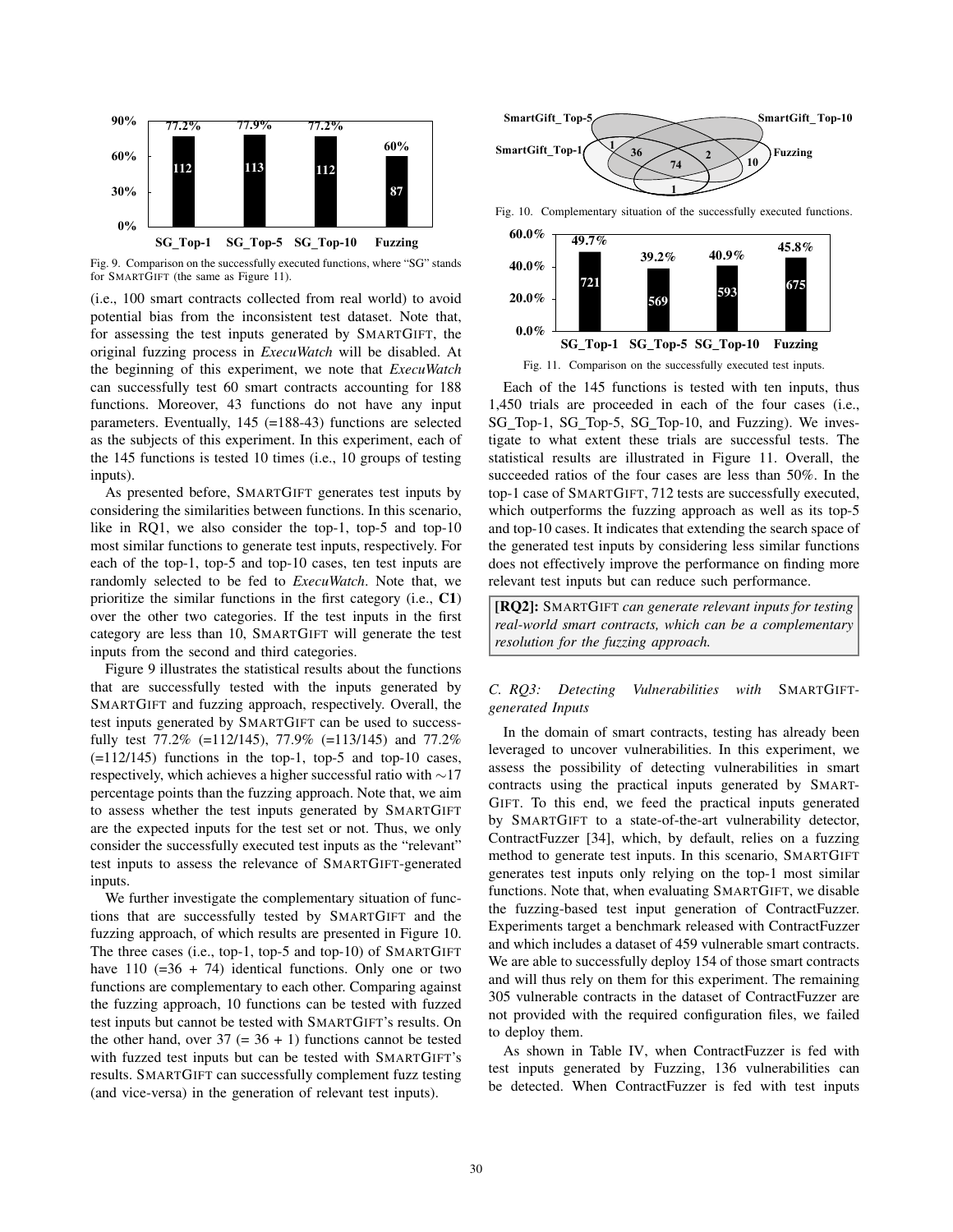| <b>Vulnerability Type</b>                              | # of Vulnerabilities | <b>Fuzzing</b> | <b>SMARTGIFT</b>       |  |  |
|--------------------------------------------------------|----------------------|----------------|------------------------|--|--|
| Time Dependency                                        | 77                   | 74             |                        |  |  |
| Number Dependency                                      | 25                   | 22             | 19                     |  |  |
| Gasless Send                                           | 16                   | 13             | 13                     |  |  |
| <b>Exception Disorder</b>                              | 25                   | 19             | 21                     |  |  |
| Delegate Dangerous                                     | 5                    | 5              | $\mathbf{\mathcal{L}}$ |  |  |
| Reentrancy                                             | 6                    | 3              |                        |  |  |
| Total                                                  | 154                  | 136            | 131                    |  |  |
| ContractFuzzer + SmartGift<br>ContractFuzzer + Fuzzing |                      |                |                        |  |  |
|                                                        |                      |                |                        |  |  |

TABLE IV VULNERABILITIES DETECTED BY CONTRACTFUZZER WITH FUZZING/SMARTGIFT.

Fig. 12. Comparison between ContractFuzzer with Fuzzing and SMARTGIFT.

generated by SMARTGIFT, 131 vulnerabilities can be detected, and 4 of them (shown in Figure 12) cannot be detected with the test inputs generated with Fuzzing. These results indicate that the test inputs generated by SMARTGIFT can be used to detect the vulnerabilities in smart contracts, and SMARTGIFT can be complementary for the state-of-the-art fuzzing approach to generate test inputs for detecting vulnerabilities in smart contracts.

For the fuzzing approach, it randomly generates the test inputs from a big search space. For example, when the fuzzing approach generates inputs for the integer parameters, the smallest search space is  $256$  (i.e.,  $2^8$  for uint8), while the search space is sharply increased to  $2^{256}$  for uint256. With SMARTGIFT, the experimental results show that the smallest search space is only one and the biggest one is 45,302 (while the second biggest search space is just 926). It indicates that SMARTGIFT can sharply reduce the search space for testing smart contracts to improve efficiency. However, SMARTGIFT relies on the practical transactions of real-world smart contracts, which comes to a limitation of generating a few or zero test input for the specific smart contracts. It further leads to the Contract Fuzzer with SMARTGIFT failing to find the vulnerabilities in those contracts. For example, SMARTGIFT failed to generate test inputs for contracts *DSProxy*, *Videos*, *CryptoPoosToken*, *Videos*, and *HashToken*. It is the main reason why 9 vulnerabilities can be detected by ContractFuzzer with Fuzzing but cannot be detected with SMARTGIFT. To address this limitation, the transaction records from more kinds of smart contracts should be collected as the learning data for SMARTGIFT, which is considered as a part of our future work.

[RQ3]: *The practical test inputs generated by* SMARTGIFT *can be used to detect the vulnerabilities in smart contracts, and present the potential of detecting the vulnerabilities that cannot be detected by the fuzzing approach.* SMARTGIFT *can be a complementary resolution for the fuzzing approach to detecting vulnerabilities in smart contracts.*

#### *D. Discovering Potential Issues in Smart Contracts*

In the RQ2 experiment, we observed that the success ratios of testing some functions in smart contracts are much lower

| contract Distrubution {                                                                                |  |
|--------------------------------------------------------------------------------------------------------|--|
| .<br>function getHolder(uint number) external view returns(<br>address) {<br>return holders [ number]; |  |
|                                                                                                        |  |

Fig. 13. One function case with low successful rate.

than others. Figure 13 shows such function getHolder that is executed with the inputs generated by SMARTGIFT for a low successful ratio.

After looking at the code, we note that the function getHolder is to get one element from the array holders that saves several account addresses. However, the developer does not provide any conditional assert to check the value range of the parameter \_number. If the value of \_number is larger than the real length of the array holders, the execution of the transaction will fail because of the overflow exception. It is difficult to guarantee that the practical inputs will satisfy the length of the array holders. To address the potential issues and improve the robustness of the smart contract, developers should add the checking for the range of the parameter value. This is not uncovered by the original test inputs of the contract, it implies that SMARTGIFT could be capable of generating the testing inputs for uncovering the issues of corner cases.

#### VI. THREATS TO VALIDITY

The external threats to validity include the scale of the dataset collected from the Etherscan. In this paper, we only collect 66,528 transaction records because of our limitations in the crawling process. We consider enlarging the dataset as a part of our future work. The collected transaction records are decoded into the original values by the *ethereum-inputdata-decoder*. This decoder is challenged in decoding some input types like *bytes* and *array*, which could generate inconsistent data values for parameters and threaten the practical input generation with SMARTGIFT. We rely on the function signatures to find similar functions for the given functions. However, some functions could be named with identifiers that are inconsistent with their concrete implementation (cf. related work on method naming inconsistencies by Liu et al. [39]). To alleviate this threat, it would be necessary to check the consistency between the function names and implementation for collecting a more reliable dataset.

The internal threats to validity stem from the deep representation learning of function signatures: SMARTGIFT relies on pre-trained BERT model, which is actually better adapted to natural language, rather than code. To address this limitation, we are planning to re-train a deep representation learning model for the similarity of functions in smart contracts, as well as consider the context of the smart contracts and the concrete implementation of each function. Two functions have different names but their bodies may be similar at the AST level, such similar functions are not covered by our method, So we plan for future work to consider semantic information from function implementations (e.g., AST) to further improve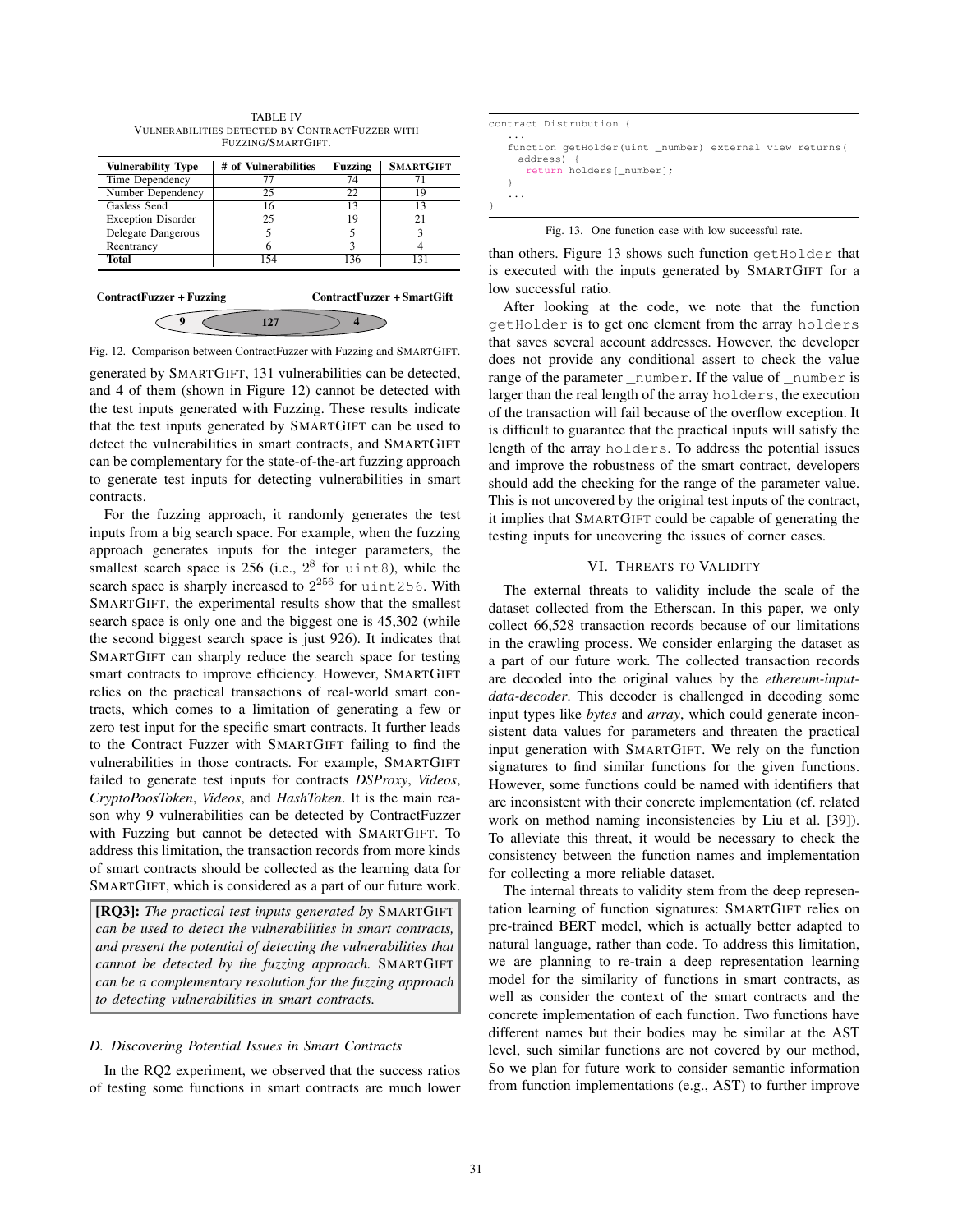the selection of adequate test inputs. The internal threats to validity could include the practical validation of generated test cases. To solve this threat, it would be more effective to apply questionnaire surveys or interviews with professional smart contract developers, we plan it as the future work to prove the practicability of SMARTGIFT.

## VII. RELATED WORK

Testing for Smart Contracts. Smart contracts are computer programs written in a domain-specific language (such as Solidity). These programs face the same challenge as the traditional software programs with issues (i.e., bugs and vulnerabilities) that should be uncovered and fixed before they are deployed. Vulnerabilities in smart contracts are further critical since they are immutable once deployed. To improve the robustness of smart contract programs, various testing approaches [25], [29], [30], [31], [33]. have been proposed in the literature for detecting the vulnerabilities in smart contracts.

Jiang et al. [34] proposed to build seed inputs with the valid input domain and the inputs frequently used by some types in smart contracts, to fuzz inputs for testing smart contracts. ReGuard [35] leveraged the fuzz testing for smart contracts by iteratively generating random but diverse transactions to detect reentrancy vulnerabilities in smart contracts. Ma et al. [36] combined the feedback-directed mutation with the parameter data types of functions to fuzz test inputs for smart contracts. Honig et al. [28] proposed a mutation testing framework for the Solidity contracts deployed on the Ethereum blockchain. Harvey [27] and sFuzz [32] are proposed by leveraging the fuzzing approach to discover the vulnerabilities for smart contracts as well. According to analyzing the Solidity documents and issues about smart contracts listed in GitHub and Stack Exchange, Liu et al. [37] defined 15 novel mutation operators for generating inputs to test smart contracts. Inspiring from the real faults in Solidity smart contracts, Andersta et al. [38] designed 10 mutation operators for generating test inputs.

The state-of-the-art test case generation for smart contracts, however, is highly dependent on the quality of existing inputs, of which generated test inputs are associated with high randomness, that could impact the effectiveness of generated inputs. In addition, the test inputs provided in test suites of smart contracts are always impractical, which are set with simple values or randomly provided by developers. Different from the existing research work, according to mining the similarities between functions in smart contracts, SMARTGIFT is to generate the practical test inputs by learning from the actionable inputs of functions that are encoded in the transaction records for executing real-world smart contracts.

Deep Representation Learning for Programs. In recent years, deep representation learning techniques have been widely studied in the domain of program code. Liu et al. [45] leveraged the convolutional neural networks to address the pattern mining task. Soto and Le Goues [46] built a probabilistic model to predict bug fixes for program repair. Hoang et al. [47] proposed a hierarchical deep learning- based method with features extracted from both commit messages and commit code to identify stable Linux patches. Tian et al. [41] leverage the representation learning techniques to evaluate the correctness of patches for buggy programs. Liu et al. [39] and Allamanis et al. [48], [49] explored the consistent relationship between the identifiers and the related concrete code implementation.

Godefroid et al. [50] used a learned input probability distribution to intelligently guide where to fuzz inputs. Zong et al. [51] proposed a deep-learning-based approach to predict the reachability of inputs and filter out the unreachable ones to boost the performance of fuzzing. Wang et al. [52] leveraged the knowledge in the vast amount of existing samples to learn a probabilistic context-sensitive grammar to generate seed inputs for fuzz testing. Our work aims at leveraging the representation learning technique to embed function signatures of smart contracts to contribute to the generation of the practical test inputs.

#### VIII. CONCLUSION

This paper contributes to the community effort on developing approaches and tool support for efficiently testing smart contracts. Our focus has been to improve the generation of inputs that would be most suitable for uncovering vulnerabilities. We propose to that end the SMARTGIFT approach, which learns from transaction records of real-world smart contracts in order to generate practical test inputs for new smart contracts under test. Our prototype implementation leverages the BERT pre-trained model to embed the signatures of functions allowing an efficient search of similar functions from a large dataset of functions implemented in real-world deployed smart contracts. With 66,528 collected transaction records, SMARTGIFT was able to generate relevant test inputs for ∼77% smart contract functions, outperforming a baseline fuzzing approach. We further show that the inputs generated by SMARTGIFT are complementary to those obtained through fuzzing. We further assess the potential of detecting vulnerabilities in smart contracts with the test inputs generated by SMARTGIFT. By feeding ContractFuzzer, a state of the art tool, with test inputs generated by SMARTGIFT, 131 of 154 smart contract vulnerabilities from a benchmark could be detected correctly. These experimental results show that the practical inputs generated by SMARTGIFT are meaningful to test smart contracts and present the potential of detecting vulnerabilities in smart contracts.

#### ACKNOWLEDGEMENTS

This research was supported by the National Key R&D Program of China (No. 2020YFB1005500 and 2020AAA010 7704), the Open Project Program of the State Key Laboratory of Mathematical Engineering and Advanced Computing (No. 2020A06), and the Open Project Program of the Key Laboratory of Safety-Critical Software (NUAA), Ministry of Industry and Information Technology (No. XCA20026), as well as the funding from the European Research Council (ERC) under the European Union's Horizon 2020 research and innovation programme (grant agreement No 949014).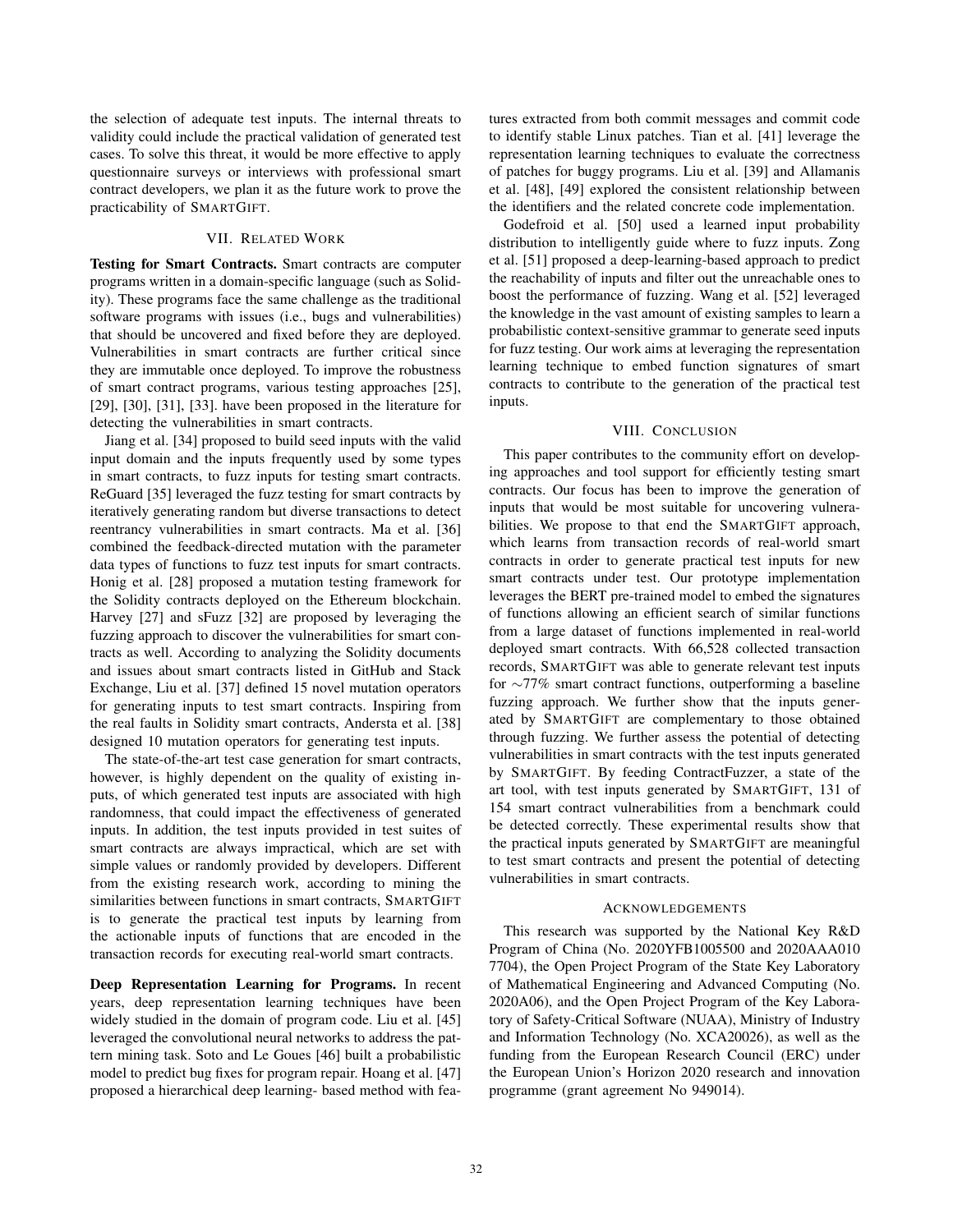#### **REFERENCES**

- [1] M. Swan, *Blockchain: Blueprint for a new economy*. O'Reilly Media, Inc., 2015.
- [2] G. Wood *et al.*, "Ethereum: A secure decentralised generalised transaction ledger," *Ethereum project yellow paper*, vol. 151, no. 2014, pp. 1–32, 2014.
- [3] A. M. Antonopoulos, *Mastering Bitcoin: unlocking digital cryptocurrencies*. O'Reilly Media, Inc., 2014.
- [4] A. M. Antonopoulos and G. Wood, *Mastering ethereum: building smart contracts and dapps*. O'reilly Media, 2018.
- [5] J. Reed, "Litecoin: An introduction to litecoin cryptocurrency and litecoin mining," 2017.
- [6] M. Alharby and A. van Moorsel, "Blockchain-based smart contracts: A systematic mapping study," *CoRR*, vol. abs/1710.06372, 2017. [Online]. Available: http://arxiv.org/abs/1710.06372
- [7] W. Zou, D. Lo, P. S. Kochhar, X.-B. D. Le, X. Xia, Y. Feng, Z. Chen, and B. Xu, "Smart contract development: Challenges and opportunities," *IEEE Transactions on Software Engineering*, 2019.
- [8] N. Szabo, "Smart Contracts," https://www.fon.hum.uva.nl/rob/Courses/ InformationInSpeech/CDROM/Literature/LOTwinterschool2006/szabo. best.vwh.net/smart.contracts.html, 1994.
- [9] P. Hegedus, "Towards analyzing the complexity landscape of solidity based ethereum smart contracts," in *Proceedings of the IEEE/ACM 1st International Workshop on Emerging Trends in Software Engineering for Blockchain*. IEEE, 2018, pp. 35–39.
- [10] M. Bartoletti and L. Pompianu, "An empirical analysis of smart contracts: platforms, applications, and design patterns," in *Proceedings of the International conference on financial cryptography and data security*. Springer, 2017, pp. 494–509.
- [11] M. del Castillo, "The DAO attacked: Code issue leads to \$60 million ether theft," 2016. [Online]. Available: https://www.coindesk. com/dao-attacked-code-issue-leads-60-million-ether-theft
- [12] R.-R. O'Leary, "Parity team publishes postmortem on \$160 million ether freeze," 2017. [Online]. Available: https://www.coindesk.com/ parity-team-publishes-postmortem-160-million-ether-freeze
- [13] L. Luu, D. Chu, H. Olickel, P. Saxena, and A. Hobor, "Making smart contracts smarter," in *Proceedings of the 2016 ACM SIGSAC Conference on Computer and Communications Security*. ACM, 2016, pp. 254–269. [Online]. Available: https://doi.org/10.1145/2976749.2978309
- [14] H. Liu, C. Liu, W. Zhao, Y. Jiang, and J. Sun, "S-gram: towards semantic-aware security auditing for ethereum smart contracts," in *Proceedings of the 33rd ACM/IEEE International Conference on Automated Software Engineering*. ACM, 2018, pp. 814–819. [Online]. Available: https://doi.org/10.1145/3238147.3240728
- [15] C. F. Torres, J. Schütte, and R. State, "Osiris: Hunting for integer bugs in ethereum smart contracts," in *Proceedings of the 34th Annual Computer Security Applications Conference*. ACM, 2018, pp. 664–676. [Online]. Available: https://doi.org/10.1145/3274694.3274737
- [16] E. Albert, P. Gordillo, B. Livshits, A. Rubio, and I. Sergey, "EthIR: A framework for high-level analysis of ethereum bytecode," in *Proceedings of the 16th International Symposium on Automated Technology for Verification and Analysis*, ser. Lecture Notes in Computer Science, vol. 11138. Springer, 2018, pp. 513–520. [Online]. Available: https://doi.org/10.1007/978-3-030-01090-4\\_30
- [17] P. Tsankov, A. M. Dan, D. Drachsler-Cohen, A. Gervais, F. Bünzli, and M. T. Vechev, "Securify: Practical security analysis of smart contracts," in *Proceedings of the 2018 ACM SIGSAC Conference on Computer and Communications Security*. ACM, 2018, pp. 67–82. [Online]. Available: https://doi.org/10.1145/3243734.3243780
- [18] E. Albert, J. Correas, P. Gordillo, G. Román-Díez, and A. Rubio, "SAFEVM: a safety verifier for ethereum smart contracts," in *Proceedings of the 28th ACM SIGSOFT International Symposium on Software Testing and Analysis*. ACM, 2019, pp. 386–389. [Online]. Available: https://doi.org/10.1145/3293882.3338999
- [19] C. F. Torres, M. Steichen, and R. State, "The art of the scam: Demystifying honeypots in ethereum smart contracts," in *Proceedings of the 28th USENIX Security Symposium*. USENIX Association, 2019, pp. 1591–1607. [Online]. Available: https://www.usenix.org/conference/ usenixsecurity19/presentation/ferreira
- [20] Z. Gao, L. Jiang, X. Xia, D. Lo, and J. C. Grundy, "Checking smart contracts with structural code embedding," *IEEE Transactions on Software Engineering*, pp. 1–1, 2020. [Online]. Available: https://ieeexplore.ieee.org/document/8979435
- [21] J. Frank, C. Aschermann, and T. Holz, "ETHBMC: A bounded model checker for smart contracts," in *Proceedings of thee 29th USENIX Security Symposium*. USENIX Association, 2020, pp. 2757–2774. [Online]. Available: https://www.usenix.org/conference/ usenixsecurity20/presentation/frank
- [22] A. Permenev, D. Dimitrov, P. Tsankov, D. Drachsler-Cohen, and M. T. Vechev, "VerX: Safety verification of smart contracts," in *Proceedings of the 41st IEEE Symposium on Security and Privacy*. IEEE, 2020, pp. 1661–1677. [Online]. Available: https: //doi.org/10.1109/SP40000.2020.00024
- [23] S. So, M. Lee, J. Park, H. Lee, and H. Oh, "VERISMART: A highly precise safety verifier for ethereum smart contracts," in *Proceedings of the 41st IEEE Symposium on Security and Privacy*. IEEE, 2020, pp. 1678–1694. [Online]. Available: https: //doi.org/10.1109/SP40000.2020.00032
- [24] P. Zhang, F. Xiao, and X. Luo, "Soliditycheck : Quickly detecting smart contract problems through regular expressions," *CoRR*, vol. abs/1911.09425, 2019. [Online]. Available: http://arxiv.org/abs/1911. 09425
- [25] P. Zhang, J. Yu, and S. Ji, "ADF-GA: data flow criterion based test case generation for ethereum smart contracts," *CoRR*, vol. abs/2003.00257, 2020. [Online]. Available: https://arxiv.org/abs/2003.00257
- [26] Y. Zhang, S. Ma, J. Li, K. Li, S. Nepal, and D. Gu, "SMARTSHIELD: automatic smart contract protection made easy," in *Proceedings of the 27th IEEE International Conference on Software Analysis, Evolution and Reengineering*. IEEE, 2020, pp. 23–34. [Online]. Available: https://doi.org/10.1109/SANER48275.2020.9054825
- [27] V. Wüstholz and M. Christakis, "Harvey: A greybox fuzzer for smart contracts," *CoRR*, vol. abs/1905.06944, 2019. [Online]. Available: http://arxiv.org/abs/1905.06944
- [28] J. J. Honig, M. H. Everts, and M. Huisman, "Practical mutation testing for smart contracts," in *Proceedings of the 2019 International Workshops on Data Privacy Management, Cryptocurrencies and Blockchain Technology*, ser. Lecture Notes in Computer Science, vol. 11737. Springer, 2019, pp. 289–303. [Online]. Available: https://doi.org/10.1007/978-3-030-31500-9\\_19
- [29] Y. Huang, B. Jiang, and W. K. Chan, "EOSFuzze: Fuzzing EOSIO smart contracts for vulnerability detection," *CoRR*, vol. abs/2007.14903, 2020. [Online]. Available: https://arxiv.org/abs/2007.14903
- [30] Q. Zhang, Y. Wang, J. Li, and S. Ma, "EthPloit: From fuzzing to efficient exploit generation against smart contracts," in *Proceedings of the 27th IEEE International Conference on Software Analysis, Evolution and Reengineering*. IEEE, 2020, pp. 116–126. [Online]. Available: https://doi.org/10.1109/SANER48275.2020.9054822
- [31] P. H. Hartel and R. Schumi, "Mutation testing of smart contracts at scale," in *Proceedings of the 14th International Conference on Tests and Proofs*, ser. Lecture Notes in Computer Science, vol. 12165. Springer, 2020, pp. 23–42. [Online]. Available: https: //doi.org/10.1007/978-3-030-50995-8\ 2
- [32] T. D. Nguyen, L. H. Pham, J. Sun, Y. Lin, and Q. T. Minh, "sFuzz: an efficient adaptive fuzzer for solidity smart contracts," *CoRR*, vol. abs/2004.08563, 2020. [Online]. Available: https://arxiv.org/abs/2004. 08563
- [33] I. Ashraf, X. Ma, B. Jiang, and W. K. Chan, "GasFuzzer: Fuzzing ethereum smart contract binaries to expose gas-oriented exception security vulnerabilities," *IEEE Access*, vol. 8, pp. 99 552–99 564, 2020. [Online]. Available: https://doi.org/10.1109/ACCESS.2020.2995183
- [34] B. Jiang, Y. Liu, and W. K. Chan, "ContractFuzzer: fuzzing smart contracts for vulnerability detection," in *Proceedings of the 33rd ACM/IEEE International Conference on Automated Software Engineering*. ACM, 2018, pp. 259–269. [Online]. Available: https: //doi.org/10.1145/3238147.3238177
- [35] C. Liu, H. Liu, Z. Cao, Z. Chen, B. Chen, and B. Roscoe, "ReGuard: finding reentrancy bugs in smart contracts," in *Proceedings of the 40th International Conference on Software Engineering: Companion Proceeedings*. ACM, 2018, pp. 65–68. [Online]. Available: https://doi.org/10.1145/3183440.3183495
- [36] F. Ma, Y. Fu, M. Ren, W. Sun, Z. Liu, Y. Jiang, J. Sun, and J. Sun, "GasFuzz: Generating high gas consumption inputs to avoid out-of-gas vulnerability," *CoRR*, vol. abs/1910.02945, 2019. [Online]. Available: http://arxiv.org/abs/1910.02945
- [37] Z. Li, H. Wu, J. Xu, X. Wang, L. Zhang, and Z. Chen, "MuSC: A tool for mutation testing of ethereum smart contract," in *Proceedings of the 34th IEEE/ACM International Conference on Automated Software*